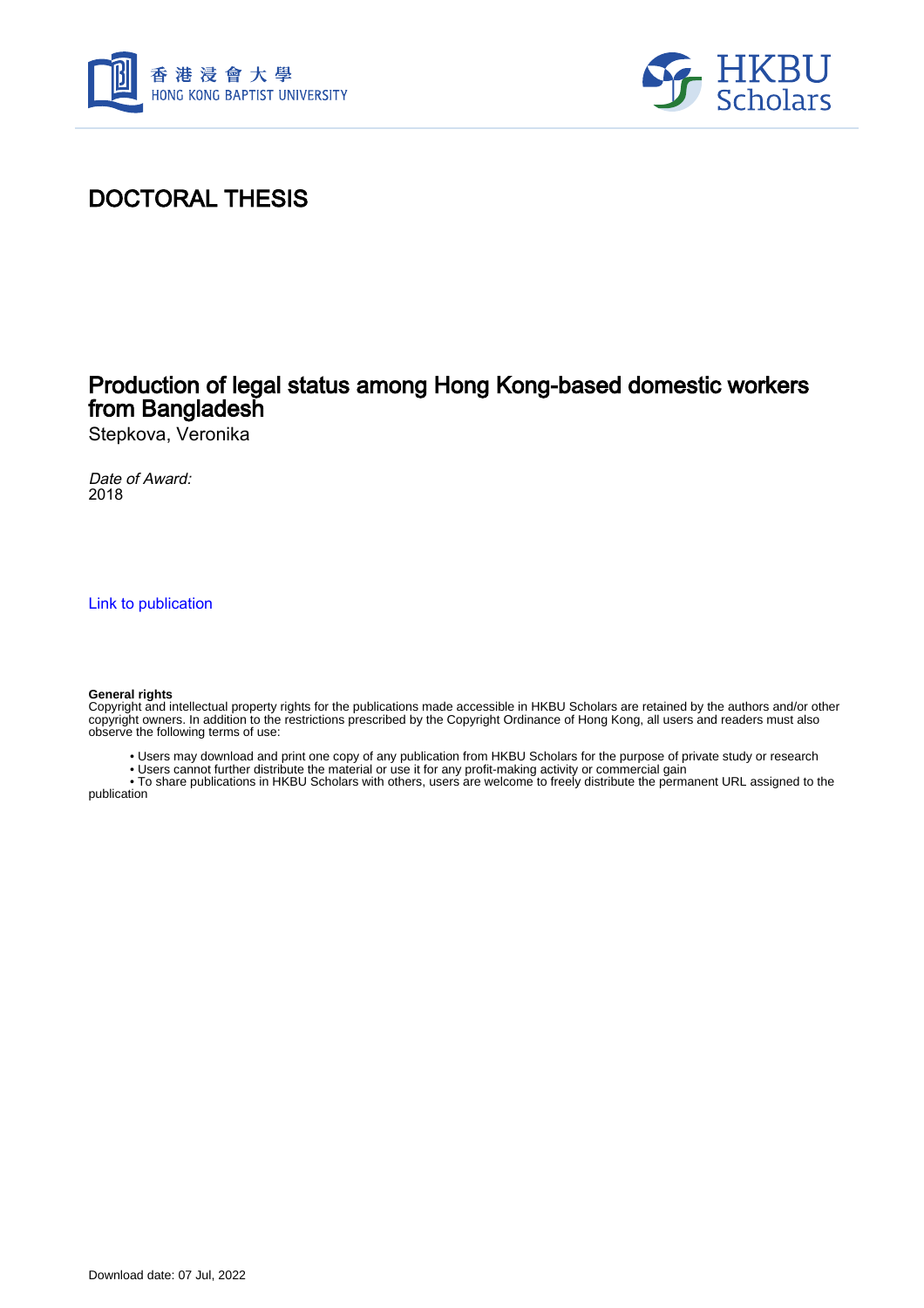### **Abstract**

This thesis explores the production of Bangladeshi domestic workers' legal status in Hong Kong. Bangladeshi domestic workers started entering Hong Kong in 2013 and they were expected to gradually become one of the major national groups of domestic workers. But within the first two years, 50 to 60% of them left formal employment. In the migration industry, that phenomenon was referred to as the "runaway crisis". While the runaway crisis took place between 2013 and 2015, some Bangladeshi domestic workers still run away. I would like to reflect upon the migration experiences of Bangladeshi women recruited by two employment agencies and one small association of employment agencies and identify forces impacting their decision-making over their legal status. In doing that, I build upon feminist geography of domestic work and migration studies, Foucault's work on governmentality and Ahmed's affective economies which I extend by elaborating on her understanding of lovability with which I engage to argue for a performative view of legality. The main methodology of the research is feminist ethnography where data were collected during 2-year long field work in Bangladeshi training centers and Hong Kong agencies. The research suggests that domestic workers' legal status is produced in a multi-layered process which includes social structures and power dynamics and affects in migration industry institutions.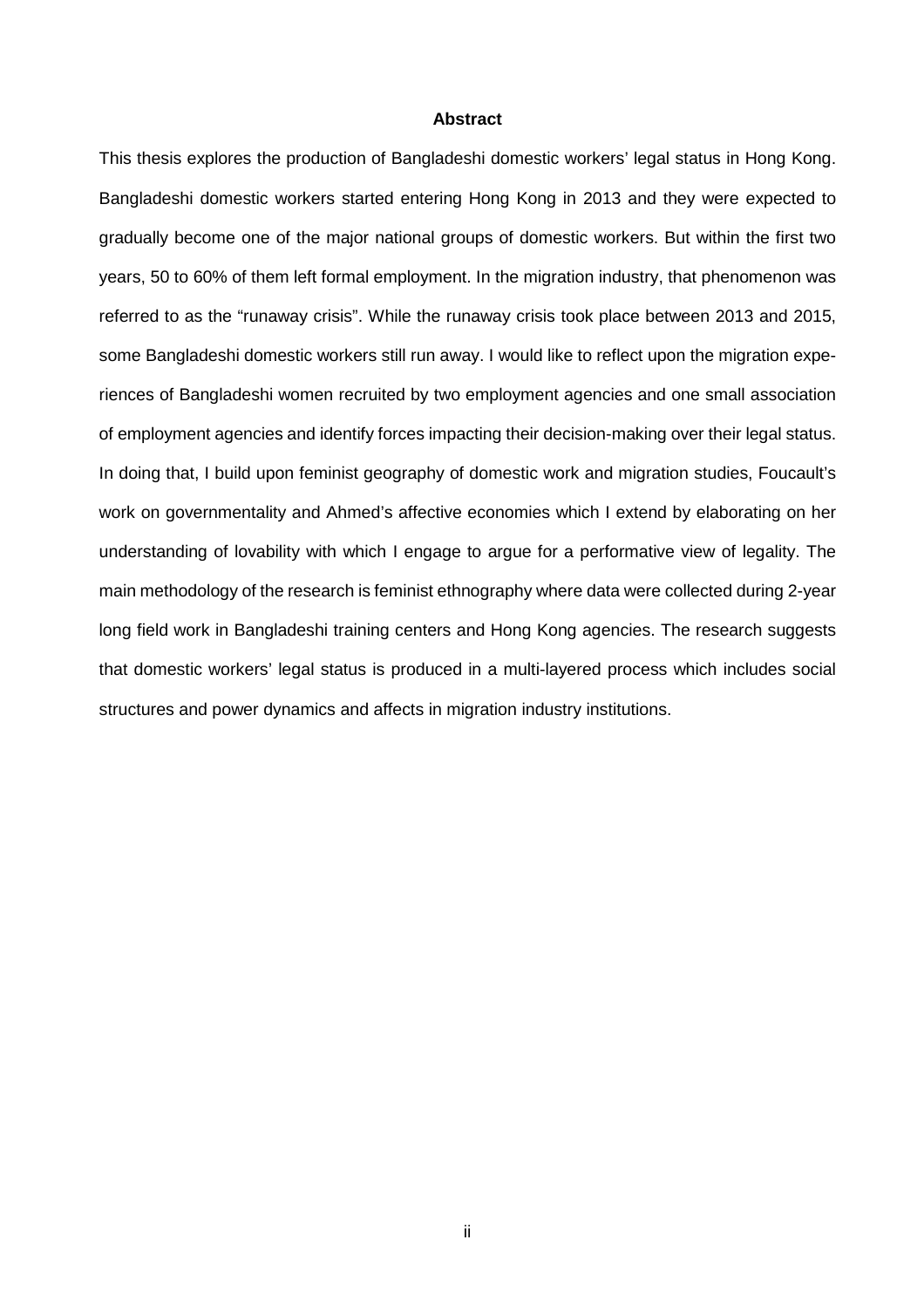### **Table of Contents:**

| 3.3.1. Multi-sited ethnography                                                            | 27 |
|-------------------------------------------------------------------------------------------|----|
| 3.3.2. Comparative institutional design                                                   | 29 |
| 3.3.3. Entering the field                                                                 | 31 |
| 3.3.4. Choosing respondents                                                               | 34 |
| 3.3.5. Interviews                                                                         | 37 |
| 3.3.6. Participant observations                                                           | 41 |
| 3.3.7. Feminist approach and grounded theory                                              | 42 |
| 3.3.8. Language                                                                           | 43 |
|                                                                                           |    |
| 3.4.1. Positionality                                                                      | 44 |
| 3.4.2. Ethics of care                                                                     | 46 |
| 4. Mapping experiences of Bangladeshi women travelling to Hong Kong for domestic work  51 |    |
|                                                                                           |    |
|                                                                                           |    |
| 4.2.1 Sociodemographic characteristics of researched Bangladeshi domestic workers         | 53 |
| 4.2.2. Runaways and the runaway crisis                                                    | 57 |
|                                                                                           |    |
| 4.3.1 Domestic workers as exploited labour                                                | 61 |
| 4.3.2 Family contexts and vulnerability                                                   | 62 |
| 4.3.3. Relationships with employers in Hong Kong                                          | 67 |